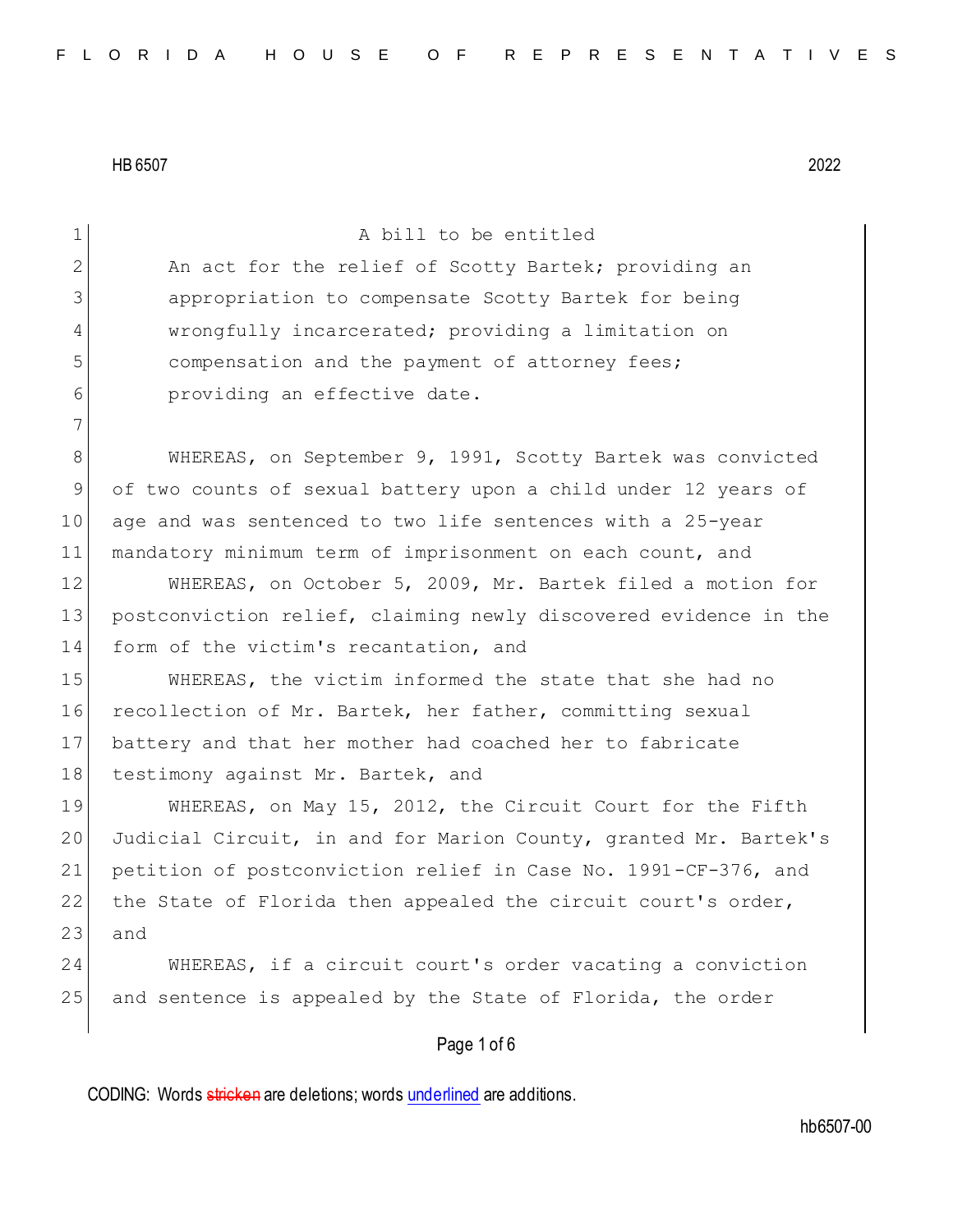becomes final upon the issuance of a mandate by the appellate 27 court, and

28 WHEREAS, on November 26, 2013, the Fifth District Court of Appeal *per curiam* affirmed the circuit court's order granting Mr. Bartek's petition and vacating the judgment and sentence in Case No. 5D12-2399, and

 WHEREAS, section 961.03(1)(b)1., Florida Statutes (2014), requires a wrongfully convicted person to file a petition seeking compensation within 90 days after the order vacating a conviction and sentence becomes final, and

 WHEREAS, on December 20, 2013, after more than 22 years of wrongful incarceration, Mr. Bartek was exonerated and the mandate was issued by the District Court of Appeal, giving him until March 20, 2014, to timely file his petition seeking a determination of eligibility for compensation, and

 WHEREAS, Mr. Bartek's case was scheduled for a retrial in 42 March 2014, and

 WHEREAS, on February 27, 2014, the state entered a *nolle prosequi*, dismissing its charges against Mr. Bartek, and indicated that it did not have sufficient evidence to establish beyond a reasonable doubt that Mr. Bartek committed sexual battery, and

48 WHEREAS, on May 20, 2014, within 90 days after the state's filing of the *nolle prosequi*, Mr. Bartek filed a petition 50 seeking compensation for wrongful incarceration, and

## Page 2 of 6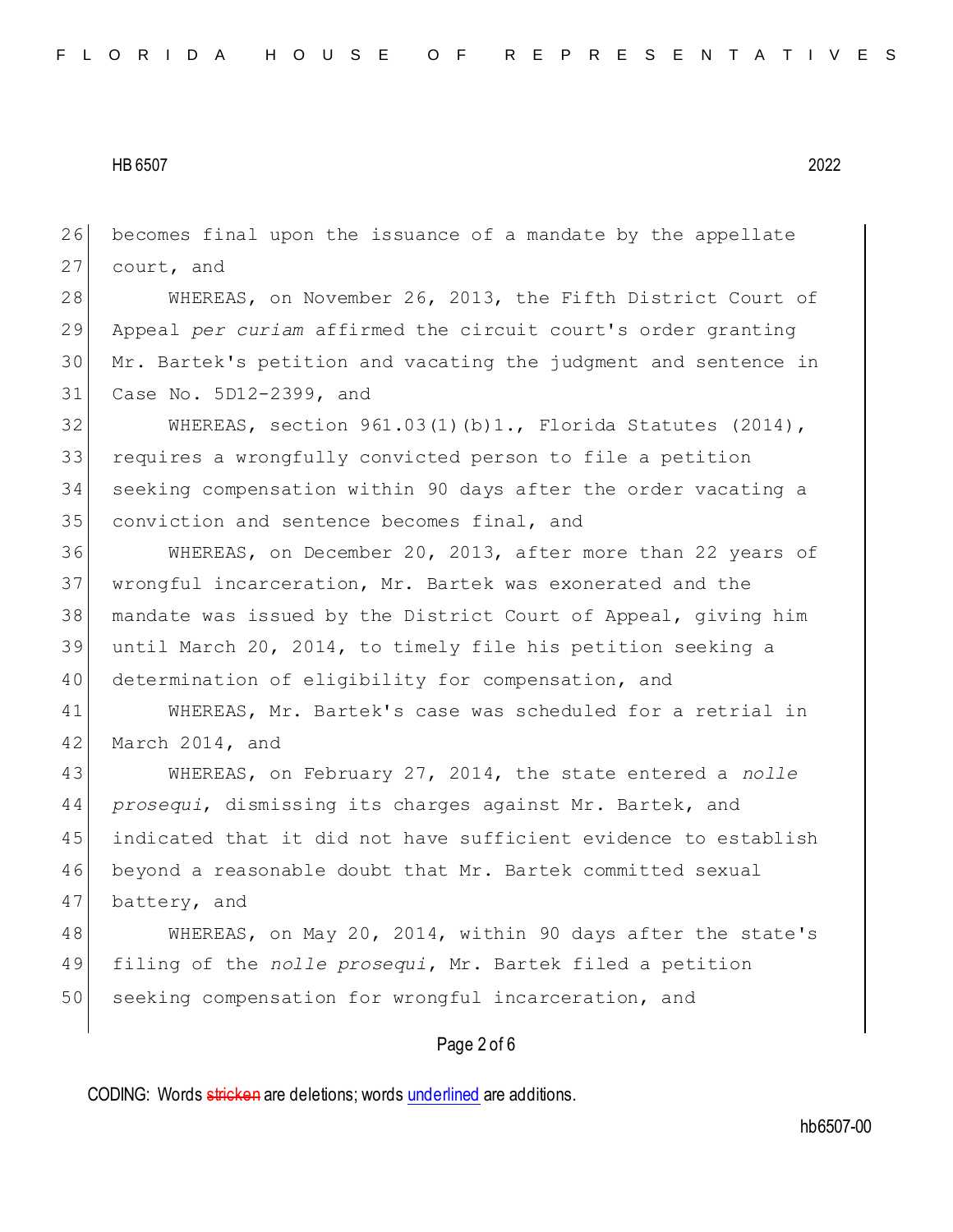WHEREAS, on September 8, 2014, counsel for Mr. Bartek filed a supplemental memorandum of law alleging that Mr. Bartek is "eligible for compensation" under chapter 961, Florida Statutes (2014), and

55 WHEREAS, counsel for Mr. Bartek alleged that although Mr. 56 Bartek was disqualified from seeking compensation by s. 57 961.04(1), Florida Statutes (2014), the statute did not afford 58 him equal protection under the law, in violation of the United 59 States Constitution and the State Constitution, because the 60 statute unconstitutionally discriminated between persons 61 wrongfully incarcerated who had prior felony convictions and 62 those persons who did not have prior felony convictions, and

63 WHEREAS, Mr. Bartek was convicted before his wrongful 64 sexual battery conviction and incarceration on one count of the 65 sale of cannabis, a nonviolent felony of the third degree, and

 WHEREAS, the courts did not consider Mr. Bartek's equal 67 protection argument, but the Legislature narrowed the types of disqualifying felonies in its passage of chapter 2017-120, Laws of Florida, so that wrongfully incarcerated persons would be disqualified if they committed a violent felony before their wrongful conviction and incarceration and so that those persons who committed a nonviolent felony would no longer be

73 disqualified, and

74 WHEREAS, Mr. Bartek's counsel argued that the Legislature 75 did not intend to require a defendant seeking compensation for

# Page 3 of 6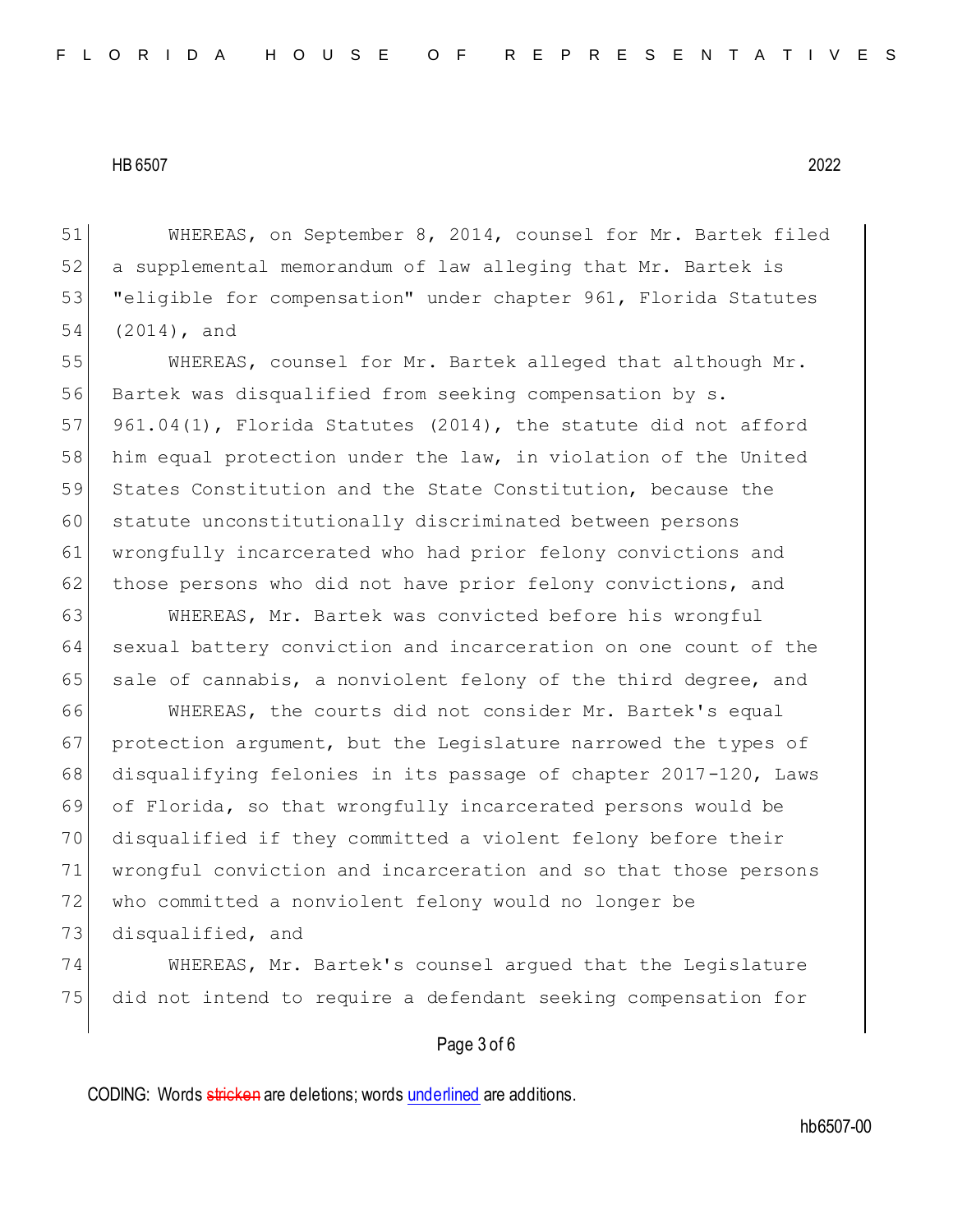76 wrongful incarceration to file a petition while the state could 77 pursue charges against him or her, and

78 WHEREAS, on March 3, 2015, the circuit court dismissed Mr. 79 Bartek's petition seeking compensation because it was not timely 80 filed, and on August 12, 2016, the District Court of Appeal 81 affirmed the trial court's dismissal, and

82 WHEREAS, the Legislature has determined that it is 83 appropriate to compensate individuals who have been wrongly 84 incarcerated, and

85 WHEREAS, if Mr. Bartek had met the requirements of chapter 86 961, Florida Statutes (2014), he would have been entitled to 87 compensation at a rate of \$50,000 for each year of wrongful 88 incarceration, prorated to account for a portion of a year 89 served; a waiver of tuition and fees for up to 120 hours of 90 instruction at a career center, community college, or state 91 university; a refund of the amount of any fine, penalty, or 92 court costs imposed which he paid; and a refund of the amount of 93 reasonable attorney fees and expenses which he incurred and 94 paid, and

95 WHEREAS, Mr. Bartek was wrongfully incarcerated for 22 96 years and 242 days, which amounts to  $$1,133,150.69$ , and

97 WHEREAS, the estimated cost of attendance for a full-time 98 undergraduate Florida resident to attend a state university for 99 4 years is approximately \$24,000, and

100 WHEREAS, Mr. Bartek paid an estimated \$500 in court costs

## Page 4 of 6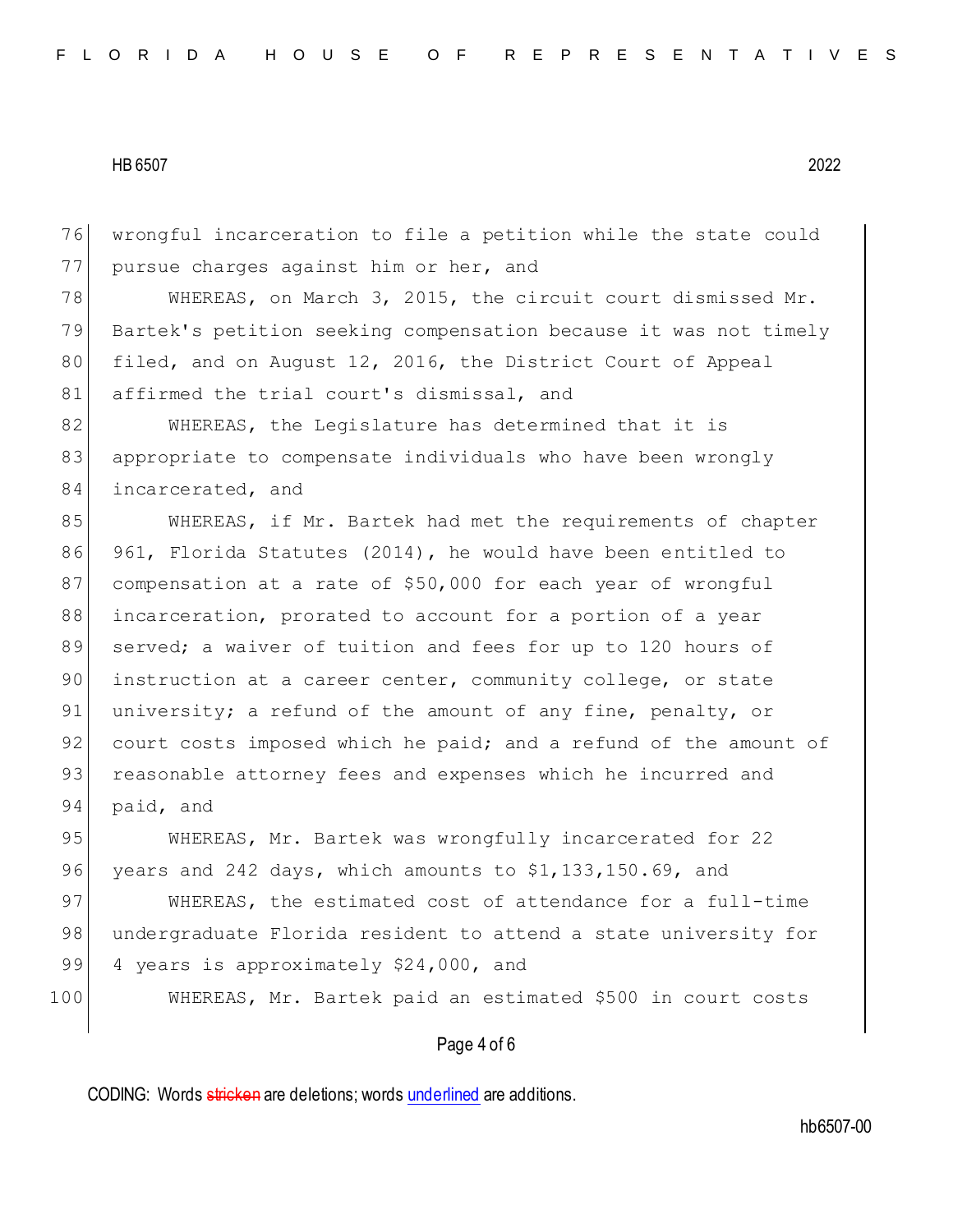| 101 | and fines, and                                                   |
|-----|------------------------------------------------------------------|
| 102 | WHEREAS, Mr. Bartek's defense attorney charged him \$40,000      |
| 103 | for legal services relating to the charges described in this     |
| 104 | case, and                                                        |
| 105 | WHEREAS, these figures amount to an estimated total of           |
| 106 | \$1,197,650.69, which is the amount Mr. Bartek seeks under this  |
| 107 | claim bill, NOW, THEREFORE,                                      |
| 108 |                                                                  |
| 109 | Be It Enacted by the Legislature of the State of Florida:        |
| 110 |                                                                  |
| 111 | Section 1. The facts stated in the preamble to this act          |
| 112 | are found and declared to be true.                               |
| 113 | Section 2. The sum of \$1,197,650.69 is appropriated from        |
| 114 | the General Revenue Fund to the Department of Legal Affairs for  |
| 115 | the relief of Scotty Bartek for his wrongful incarceration.      |
| 116 | Section 3. The Chief Financial Officer is directed to draw       |
| 117 | a warrant in favor of Scotty Bartek in the sum of \$1,197,650.69 |
| 118 | upon funds of the Department of Legal Affairs in the State       |
| 119 | Treasury and to pay the same out of such funds in the State      |
| 120 | Treasury.                                                        |
| 121 | Section 4. The amount awarded under this act is intended         |
| 122 | to provide the sole compensation for all present and future      |
| 123 | claims arising out of the wrongful incarceration of Scotty       |
| 124 | Bartek as described in this act. The total amount paid for       |
| 125 | attorney fees, including the \$40,000 reimbursement for Mr.      |
|     |                                                                  |

# Page 5 of 6